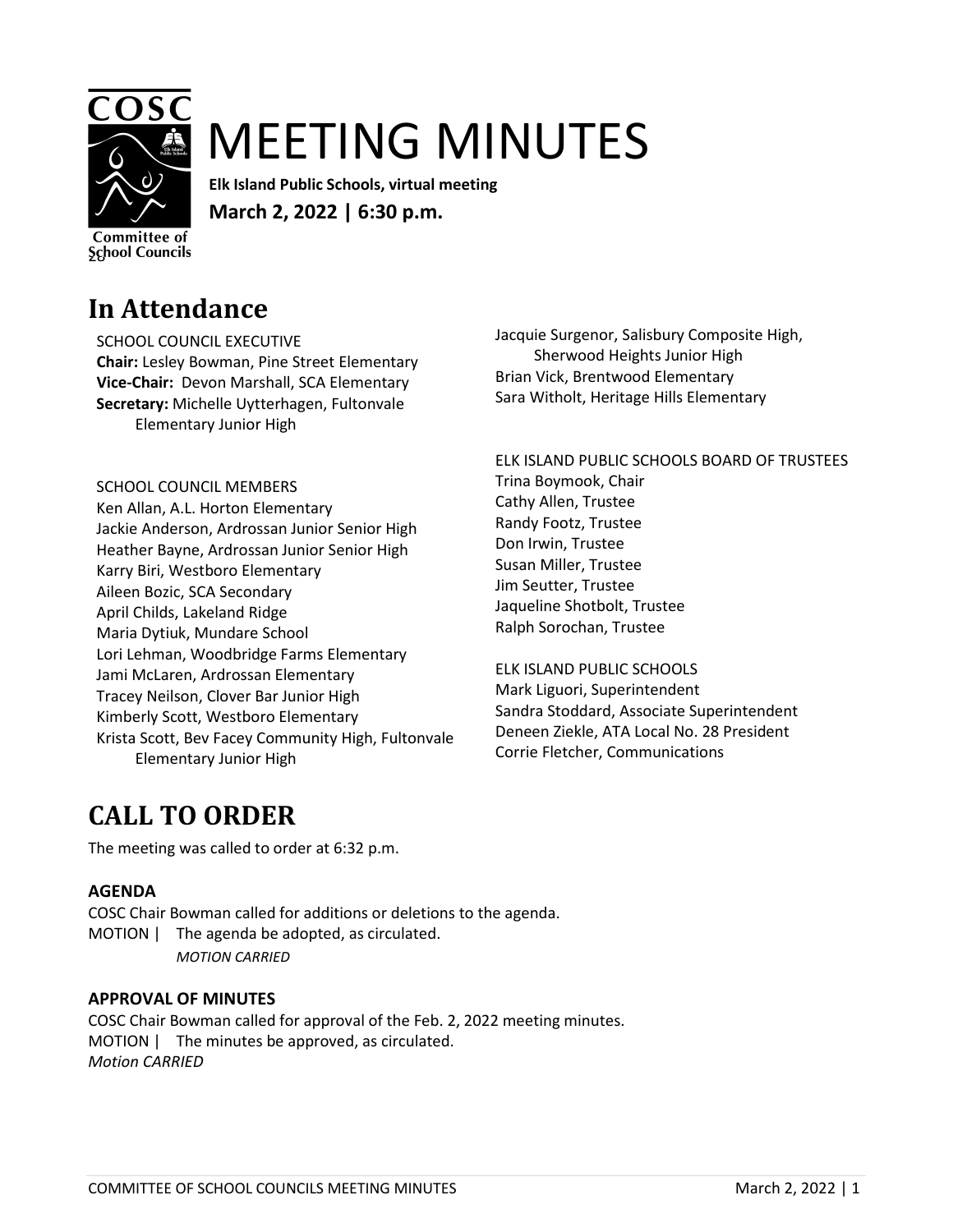# **Board Report**

Board Chair Trina Boymook presented the Board report. **HIGHLIGHTS:**

- At the February Board Meeting, trustees approved sponsoring the registration fees for school council members to take part in the 2022 Albert School Councils' Association (ASCA) Conference and Annual General Meeting on April 22-24. The Board will fund the cost of one registration fee per EIPS school—up to a maximum of \$5,000. EIPS will send registration information in the followup email.
- On February 7, Chair Boymook met with Strathcona County Mayor Rod Frank and Darrell Reid, the CAO of Strathcona County. Topics discussed: future school sites, Sherwood Heights Junior High, Division facilities within Sherwood Park, and priorities and goals for the county and Elk Island Public Schools (EIPS).
- On February 16, Chair Boymook met with Jordan Walker, the member of the legislative assembly of Alberta for Sherwood Park. The two discussed Sherwood Heights Junior High, the Division's experience dealing with COVID-19 and EIPS' recovery plan. Tomorrow, she meets with Nate Glubish, the Minister of Service Alberta and member of the legislative assembly of Alberta for Strathcona-Sherwood Park, to discuss the same topics.
- On February 23, Chair Boymook and Trustee Randy Footz attended the Vegreville and District Chamber of Commerce annual general meeting. The highlight: meeting Chris Leggett, the new Chief Administrative Officer for the Town of Vegreville, and learning more about the town's long-term strategic plan. The Board meets with Vegreville's council in May.
- Throughout February, Chair Boymook took part in meetings with Adriana LaGrange, the Minister of Education. The meetings included school board chairs and superintendents from across the province and offered a high-level overview of the province's education budget for the next school year and changes to COVID-19 protocols for schools.
	- $\circ$  Overall, the province's education budget has a modest increase of 1.7 per cent.
	- o The budget announcement included dollar amounts for a three-year period, which isn't evenly divided.
	- $\circ$  The province hasn't released the funding manual. So, little is known at this time.
	- $\circ$  It appears there is funding for the new curriculum implementation, student well-being and student transportation.
	- o The Board hopes to have more information for the next COSC meeting.
- Throughout March and April, several budget working sessions are planned for trustees. EIPS must submit the 2022-23 spring budget to Alberta Education by May 31.
- The province moved to Phase 2 of its lifting of public-health restrictions on March 1. As such, the EIPS Boardroom will reopen to the public for Board meetings. The next Board meeting takes place on March 17. Meetings will no longer be livestreamed.

# **ATA Report**

Deneen Zielke, the President of the ATA Local No. 28, presented the ATA report. **HIGHLIGHTS**

- On February 26, the province announced its Budget 2022. Many teachers are concerned:
	- $\circ$  redirecting funding to charter schools and homeschooling initiatives, will undermine the public education system; and
	- o with such a significant amount of funding directed to charter schools and homeschooling initiatives, it negatively impacts supports and services available in the public education system.
- On March 11-12, the ATA will host a political engagement session. Keynote speakers include former Calgary mayor, Naheed Nenshi; Todd Hirsh, the Vice-President and Chief Economist at ATB Financial; and Janet Brown, a reporter and pollster.
- Zielke also wished everyone an enjoyable and relaxing upcoming spring break.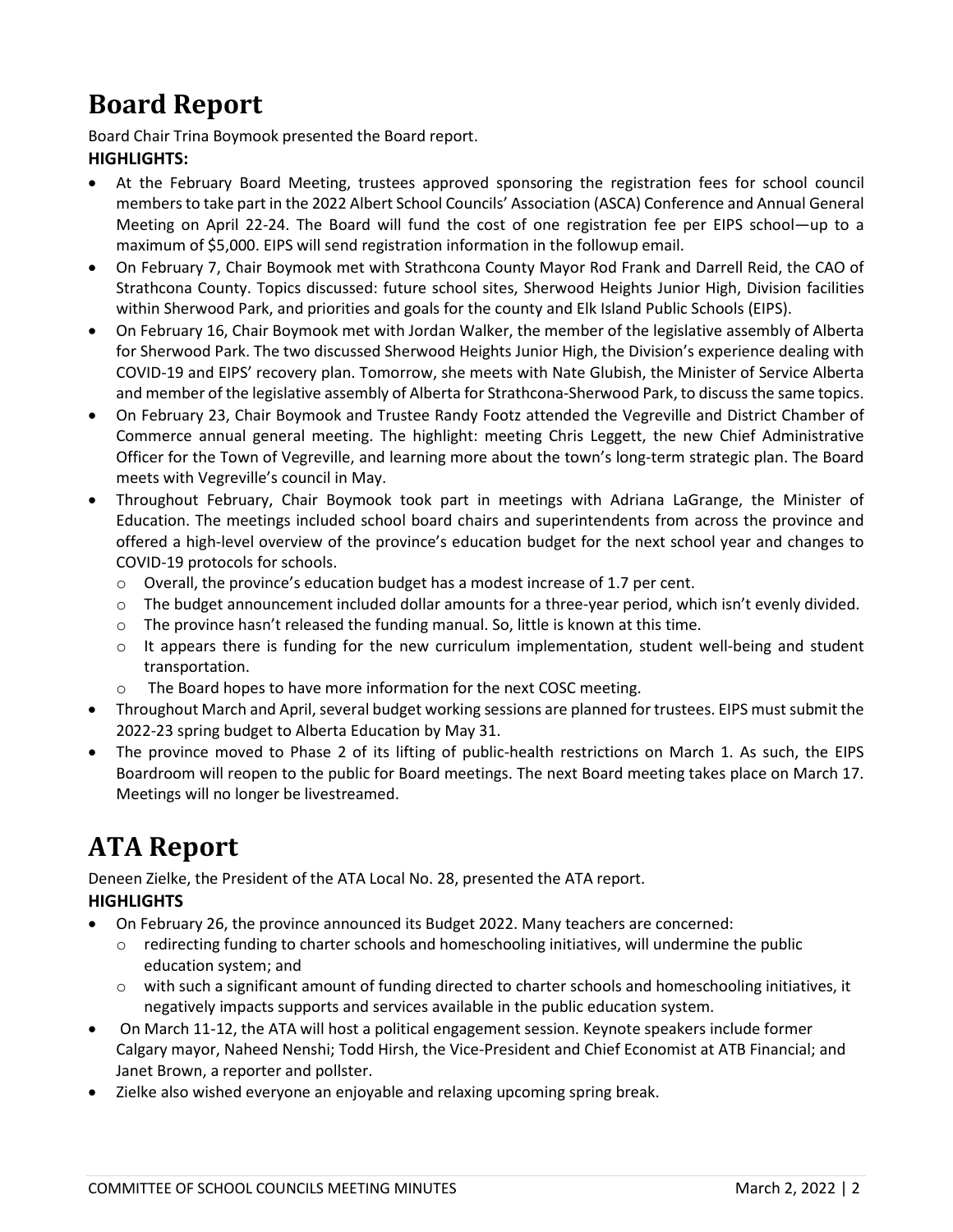# **For Information**

**ASCA UPDATE: CONFERENCE –** Krista Scott and Jacquie Surgenor, COSC members and ASCA Board directors

- The ASCA School Council Conference is taking place virtually on April 22-23.
- The annual general meeting takes place on April 24.
- Krista Scott reviewed the lineup of keynote speakers and highlighted the breakout sessions—these are also open to those not attending the conference, for a fee.
- For more information visit the Alberts School Councils' Association website: [Annual Conference](https://www.albertaschoolcouncils.ca/about/annual-conference) and [Annual](https://www.albertaschoolcouncils.ca/about/annual-general-meeting)  [General Meeting.](https://www.albertaschoolcouncils.ca/about/annual-general-meeting)
- Scott also thanked the Board for sponsoring the registration fees for school council members to take part in the conference.

### **ASCA REGISTRATION AND PROXY VOTE –** Lesley Bowman, COSC Chair

- The March COSC meeting package includes the EIPS-ASCA [registration form](https://www.eips.ca/download/384345) and [proxy vote form.](https://www.albertaschoolcouncils.ca/public/download/files/199611)
- Complete the enclosed registration form to take advantage of the Board's offer to cover conference fees. Once complete, submit the form to [Carol Langford-Pickering.](mailto:carol.langford-pickering@eips.ca?subject=ASCA%20Conference%20Registration)
- If you can't attend the AGM and still want to vote on the resolutions and election for your school council complete [the proxy vote form.](https://www.albertaschoolcouncils.ca/public/download/files/199611) Someone attending from EIPS can vote for you. The proxy vote form is also included in the March COSC meeting package.
- The deadline to submit the proxy vote form is April 15.

### **CAREGIVER SERIES UPDATE –** Lesley Bowman, COSC Chair

- The March [Caregiver Series](https://www.cyfcaregivereducation.ca/home) schedule is now available.
- Offered through Alberta Health Services, the sessions are informative and valuable.
- Bowman encouraged members to review the March [Caregiver Series](https://www.cyfcaregivereducation.ca/home) calendar.

### **SCHOOL COUNCIL GRANT –** Lesley Bowman, COSC Chair

- In total, 14 schools have allocated their school council grant funding to a speaker series.
- With 14, it's enough money to book Jody Carrington—tentatively booked as a virtual session on March 22 at 6 p.m.
- Bowman asked all members to share the information with their school councils and school communities.
- Carrington needs to know the approximate number of people attending. Bowman asked members to let her know rough estimates as soon as possible.
- The third speaker presentation is by ASCA and focuses on the role of school councils and the province's Assurance Framework. It takes place on April 6 during the COSC meeting.
- Bowman thanked all school councils that chose to allocate funds to the speaker-series initiative.

#### COMMENTS AND QUESTIONS

**Question:** Will there be an invite to send out to our school communities before then? How can we know potential attendance if parents don't know what they'll be attending? **Answer:** We're working to get more information out soon.

**Q:** Can you get promotional materials directly from Jody Carrington to share? **A:** Leslie will check with Carrington.

# **New Business**

**COVID-19 UPDATE –** Mark Liguori, EIPS Superintendent

- The province moved to Phase 2 of the lifting of public-health restrictions on March 1.
- As a result, a lot of the school health measures are now lifted.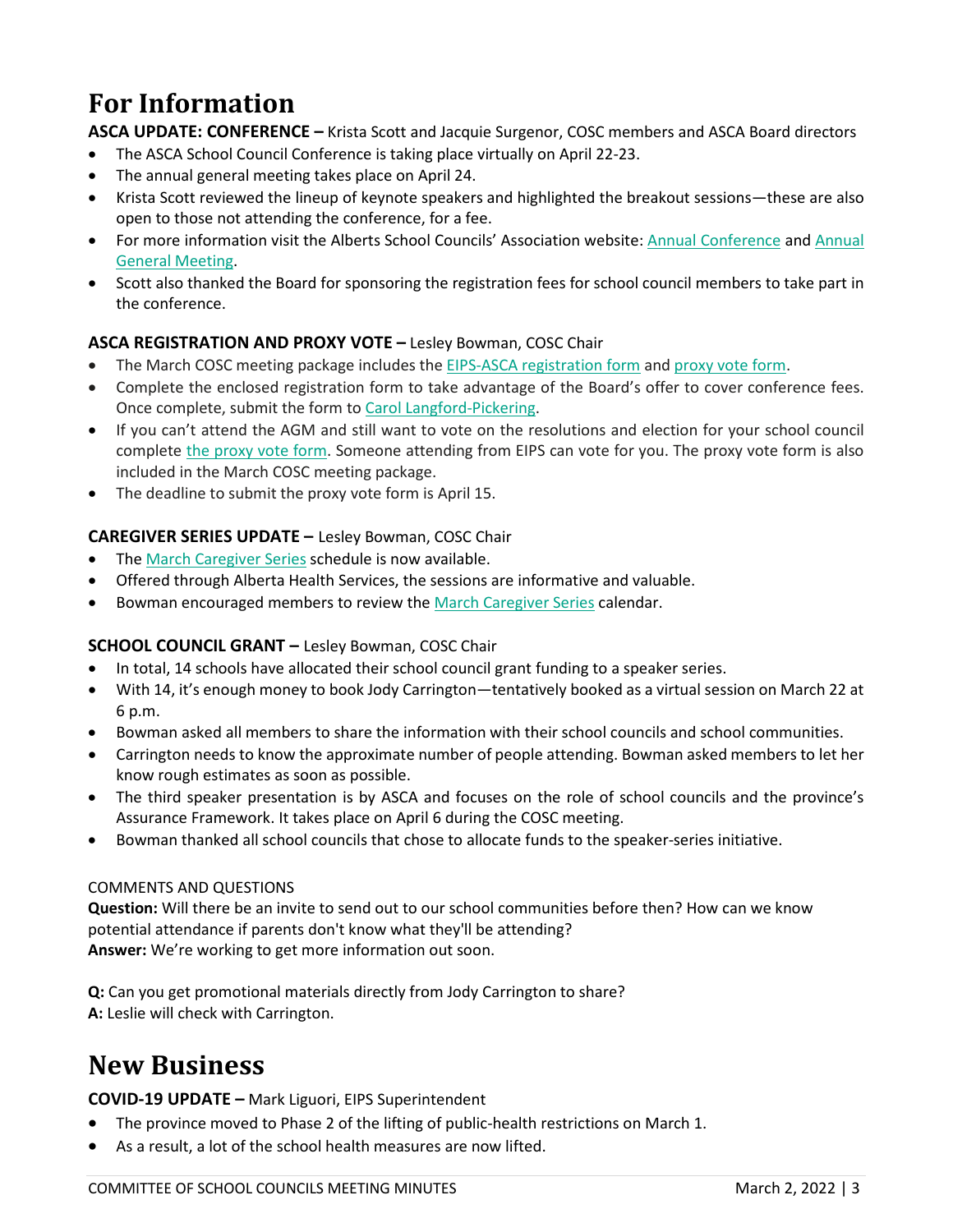- The reason why masking didn't continue is because the province is the adjudicator on whether masking can continue or not—it's the province that directs masking currently. In February, the province indicated students didn't have to mask anymore.
- EIPS continues with enhanced cleaning, hand hygiene and being as safe as possible with students.
- The only mask requirement is if someone tests positive—they still need to wear a mask as outlined in the provincial guidelines.
- EIPS will continue to monitor student and staff absenteeism to ensure everything is trending in the right direction—EIPS' focus is ensuring schools remain open.
- The April COSC meeting will occur using a hybrid approach—in-person and virtually through Zoom.

#### COMMENTS AND QUESTIONS

**Comment:** I do hope these meetings will also be available virtually, even in the future, to make attending more feasible for members who live in rural areas or outside Sherwood Park.

**Question:** Do you need to register in advance before the in-person COSC meeting? **Answer:** Yes, members can register in advance. Corrie Fletcher will send detail in the followup email.

**DRAFT FOUR-YEAR EDUCATION PLAN –** Trina Boymook, EIPS Board Chair, and Sandra Stoddard, EIPS Associate Superintendent

- Part of the process of developing the Draft Four-Year Education Plan was surveying staff, students, families, and stakeholders in spring 2021—trustees reviewed more than 336 pages of responses.
- As a result of the feedback, the Board drafted a new mission statement and tweaked the priorities.
- The mission statement is shorter and more memorable.
- Belief statements replaced "values."
- For the draft priorities, goals and outcomes:
	- $\circ$  The Board made changes to the goals and added new or altered outcomes.
	- $\circ$  The changes made were are based on feedback from the survey conducted in spring 2021.
	- o For the most part, the changes make the goals and outcomes more specific or cast a wider net to ensure all students benefit—in terms of how they learn and where they learn.
- Chair Boymook asked for feedback from COSC members—specifically about Priority 3, Goal 1. The goal now references, "Caregiver Engagement," instead of "Parental Engagement." Members agreed caregiver is a positive change that reflects different family structures.
- Sandra Stoddard added the Division is currently working on the performance measures and their key priority strategies to accompany the priorities, goals and outcomes. The purpose: To develop a rigorous evaluation plan to determine how the Division's meeting the outcomes listed.
- Once finalized and approved, the plan is sent to Alberta Education for review.
- Chair Boymook thanked COSC members for their time and feedback and all those who completed the survey to help develop the new Four-Year Education Plan.

#### QUESTIONS AND COMMENTS

**Question:** Will the plan be presented at school council tables by trustees or only presented at COSC? **Answer:** It's up to each trustee if they want to share the plan. The changes won't be approved until later this spring. If trustees want to discuss the plan with their school council, it should be a separate agenda item versus being presented under the Trustee Report.

**Q:** Will there be a focus on developing student writing and reading using traditional paper?

**A:** The topic was raised in the feedback. Essentially, it falls under foundational skills. That's one of the reasons the Board broadened the literacy and numeracy goal and outcome—Priority 1, Goal 1.